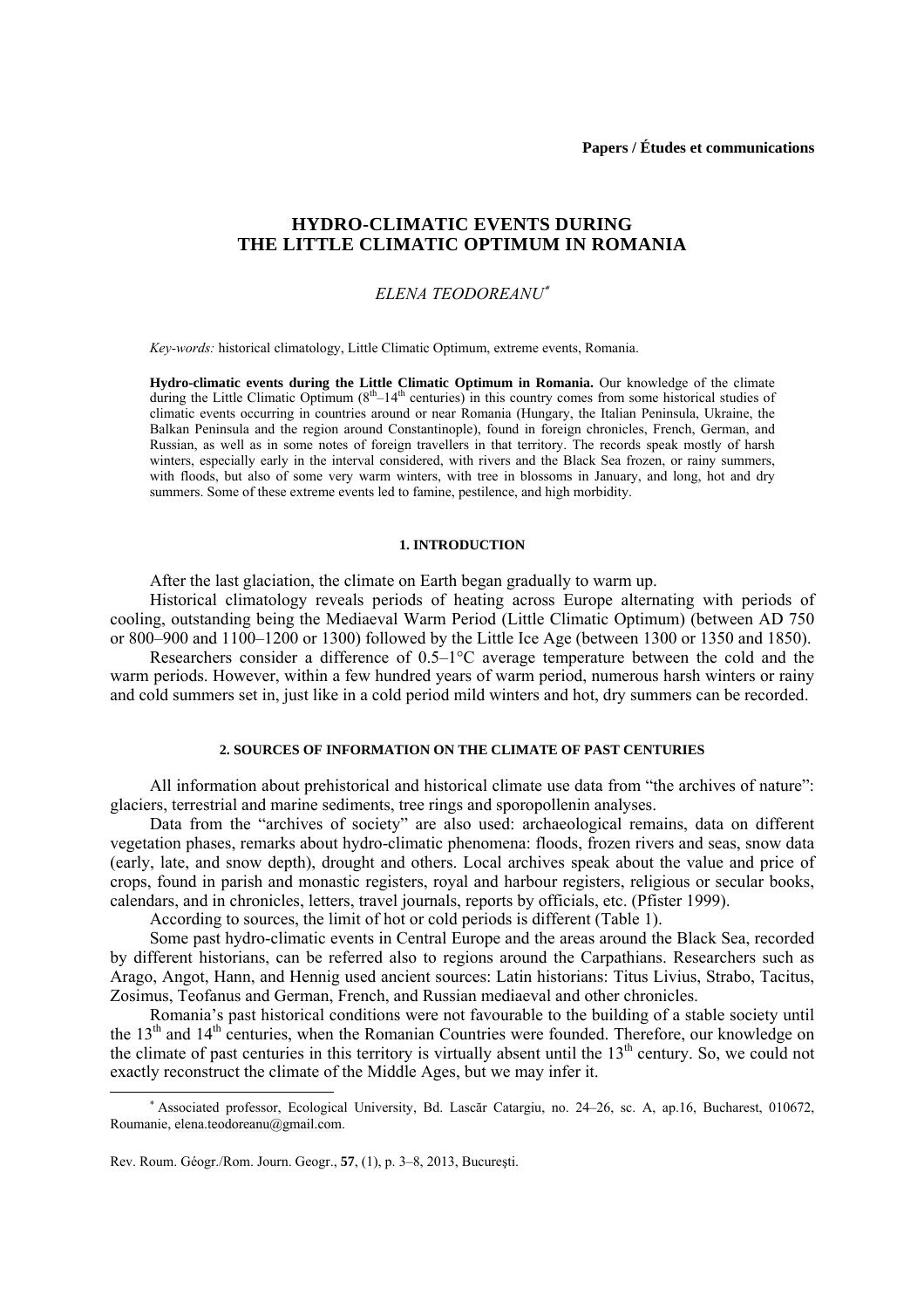| $\sim$<br>$\Box$ lena<br>. |  |
|----------------------------|--|
|                            |  |

To get an image of the Little Climatic Optimum in Romania we used climate data about Europe recorded by Ch. Easton (1928) for Western Europe and C. Mihăilescu (2004), who offers additional data provided by Russian researchers, based on mediaeval Russian chronicles; Ch. Lebeau's work (1831) on the Byzantine Empire; N. Topor (1964), recorded by Western sources; P. Cernovodeanu and P. Binder (2003), who resorted to German and Hungarian sources, especially for Transylvania.

### *Table 1*

| The climate of the past two millennia |  |  |
|---------------------------------------|--|--|
|---------------------------------------|--|--|

| After Blytt (1876), Sernander (1908), based on studies | After Emm. Le Roy Ladurie (2008),                               |
|--------------------------------------------------------|-----------------------------------------------------------------|
| of palynology in Danish peat bogs (Agostini and others | based on historical studies:                                    |
| $2005$ :                                               |                                                                 |
| $-$ AD 100 BC $-$ 400 $-$ warm and dry                 | - AD 400 BC-200 Little Climatic Optimum, <i>("the beautiful</i> |
|                                                        | centuries" of the Roman Republic)                               |
| $-$ AD 400-750 - cold                                  | $-$ AD 270–600 little Ice Age.                                  |
|                                                        | (the decay of the Roman Empire and ruinous invasions of         |
|                                                        | Germanic tribes.)                                               |
| $-750 - 1200 - warm$                                   | $-800-900 - 1100-1200$ or 1300 - the medieval warm              |
|                                                        | (Little Climatic Optimum)                                       |
| $-1200-1350$ – cold                                    | 1300 or $1350 - 1850$ – Little Ice Age                          |
| $-1350-1550 - \text{cool}$                             |                                                                 |
| $-1550-1850$ – very cold                               |                                                                 |
| $-1850-1950 - warm$                                    | $-1850$ – to date – warm period                                 |
| $-1950-1975 - \text{cold}$                             | $(1950 - 1970)$ . – short cooling period)                       |
| $(from 1975 - warm episode)$                           |                                                                 |

## **3. SOME HYDRO-CLIMATIC EVENTS BETWEEN the 8th – 10th CENTURIES**

We have no historical climatic information on this interval connected strictly to the southern territories that would later become the Romanian Countries. There are some foreign historians who recorded events in neighbouring regions around the Carpathians (the Balkan Peninsula, Constantinople region, the Italian Peninsula, areas around the Black Sea or in Central Europe and the plains of Ukraine), which might suggest similar climatic conditions.

Although researchers dealing with climate variations place the beginnings of the Little Climatic Optimum around AD 750–900 (Le Roy Ladurie 2004; Agostini and others 2005), information on cold winters in that period are more numerous than about warmer winters. This might be due to the high frequency of cold winters after the last major glaciation, or to people bearing harsh winters with greater difficulty, and therefore they are better remembered by society. Consequences in these cases (famine, epidemics, and high mortality) generally last much longer in the memory. If the winter is mild, short, with little snow, it usually has fewer consequences and is easily forgotten.

*Before AD 800* most information relate to harsh winters: 717, 768, 786, 791, 794–795 and especially to "one of the major winters ever known" (Easton 1928), i.e. 763–764, when "all wars, even all civil affairs were suspended by excessive cold which made one think of the total disappearance of people and animals" (Lebeau 1831). Numerous German, French, Dutch, and English sources mention it in greater detail or in brief. That winter was exceptionally severe throughout Europe; in Constantinople, the Black Sea was frozen from October to March, and in spring floes reached the Aegean Sea. In Romania warm winters were few: in 739, 767 and 776.

*After AD 800* cold periods were still numerous. The Black Sea froze in 800, 801, 858–859, the Adriatic in 850, 859 and 864 (the Venice lagoon froze and carriages could be driven on ice), in 821 all the rivers of Europe, the Rhine and the Danube in 822. Some of these extreme events brought famine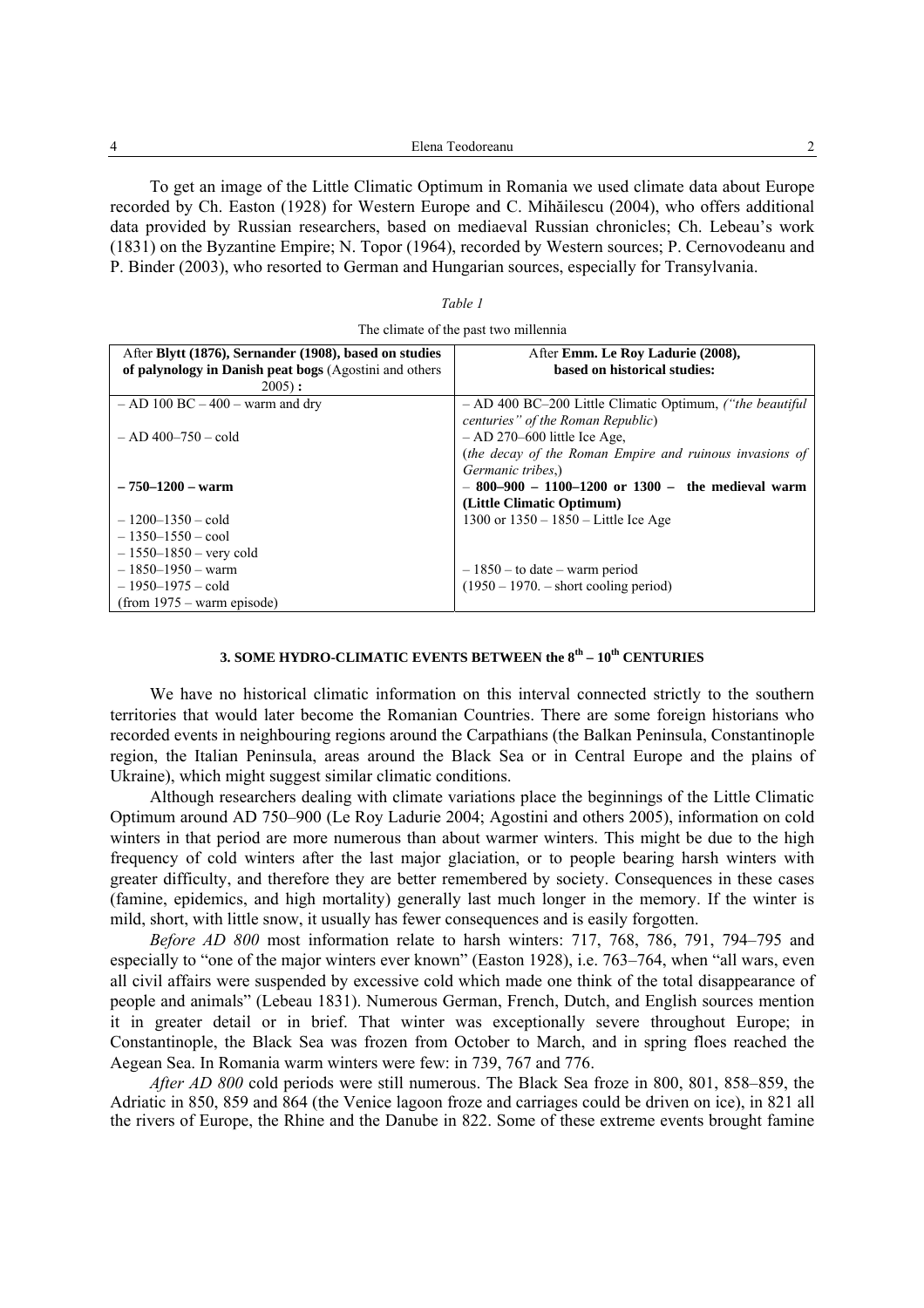(very rainy spring in 801, and all the year was barren) with high mortality among people and animals because of hunger and cold (in 859–860, frost lasted from November to April, even in Italy, so that all seeds died, vines dried and wine froze in pots).

There is a lot of information about harsh winters *in the next century,* too. Thus, in 932–933 a frosty winter froze the Black Sea, in 943 and 981 harsh winters throughout Central Europe; in 992, a long and frosty winter in Southern Europe. Some records are questionable, for example, on July 15, 993, lakes froze and all fish were dead in Germany.

The terrible storm of 906 in Constantinople, with south-west winds that uprooted trees, destroyed houses and churches. In 907 and 979 major droughts in Ukraine, 981, a summer drought in Russia, 945 large spring floods in Kiev (the oldest evocation of a flood on the Dnieper River).

The year 994 was exceptionally hot and almost all rivers in Europe dried up in summer. Some of these phenomena produced disastrous epidemics, death and famine.

The above information suggests that in Eastern Europe the Little Climatic Optimum did not begin in the  $9<sup>th</sup>$  and  $10<sup>th</sup>$  centuries, but 100–200 years later than in Western Europe. In the West there had been some warmer periods, such as the 800–801 warm winter, followed by the plague; 807–808 and 838 were rainy winters (from January to March it thundered and "a scorching sun perched the earth", Easton, 1928); 843–844 mild winter; 863, warm, rainy, windy winter; 872 hot and very dry summer; 999 and 1000 two very hot summers, with unheard of droughts, waters and springs dried up.

### **4. HYDRO-CLIMATIC INFORMATION IN THE 11th CENTURY**

The regions around Romania experienced harsh winters in 1008, 1010, 1020, and 1035; 1060, a hard winter in the Lower Danube; 1077, frosty winter in Eastern and Central Europe. A frozen Black Sea in 1008, 1011 and 1076; in 1011 the Bosphorus was in the same situation.

Dry years (especially dry summers) were 1008, 1017, 1024, and 1035 (in the East it did not rain for 6 months), 1037 (over 6 months of drought in Thrace and Macedonia), and 1067.

Rainy summers: 1009, 1012, 1015, 1016, and 1020, with floods: 1012 (the Danube), 1093 (the Dnieper), 1096 (around Constantinople). Many of these events resulted in compromised crops, invasion of locusts, famine, pestilence and high mortality.

### **5. HYDRO-CLIMATIC INFORMATION IN THE 12th CENTURY. THE APEX OF THE LITTLE CLIMATIC OPTIMUM?**

Most information generally speak of cold winters, which usually make peoples' life difficult. Cold periods: 1100, hard winter in Thrace; 1133, cold winter in Italy and Hungary; 1044, snowy winter in Kiev; 1167–1168 frozen Black Sea.

Rainy summers and floods: 1108, floods in Russia (around Kiev), 1150 (the Danube), 1156, floods in all European countries, 1162 and 1164, floods (the Dniester), 1193, floods in the upper Danube region. In 1177, warm winter in Russia.

Some exceptional hydro-climatic events were being recorded in the Romanian Countries which justifies listing this century in the Mediaeval Warm Age. For example, the hot summer of 1136 in the West Plain dried up the rivers; a hot dry summer also in 1142, many people died of hunger.

In 1186, trees flourished in January, birds laid eggs and at the end of the month apples were no bigger than nuts, and the warm weather made all crops develop quickly. Some of these exceptional events brought again famine, epidemics, and high mortality rates.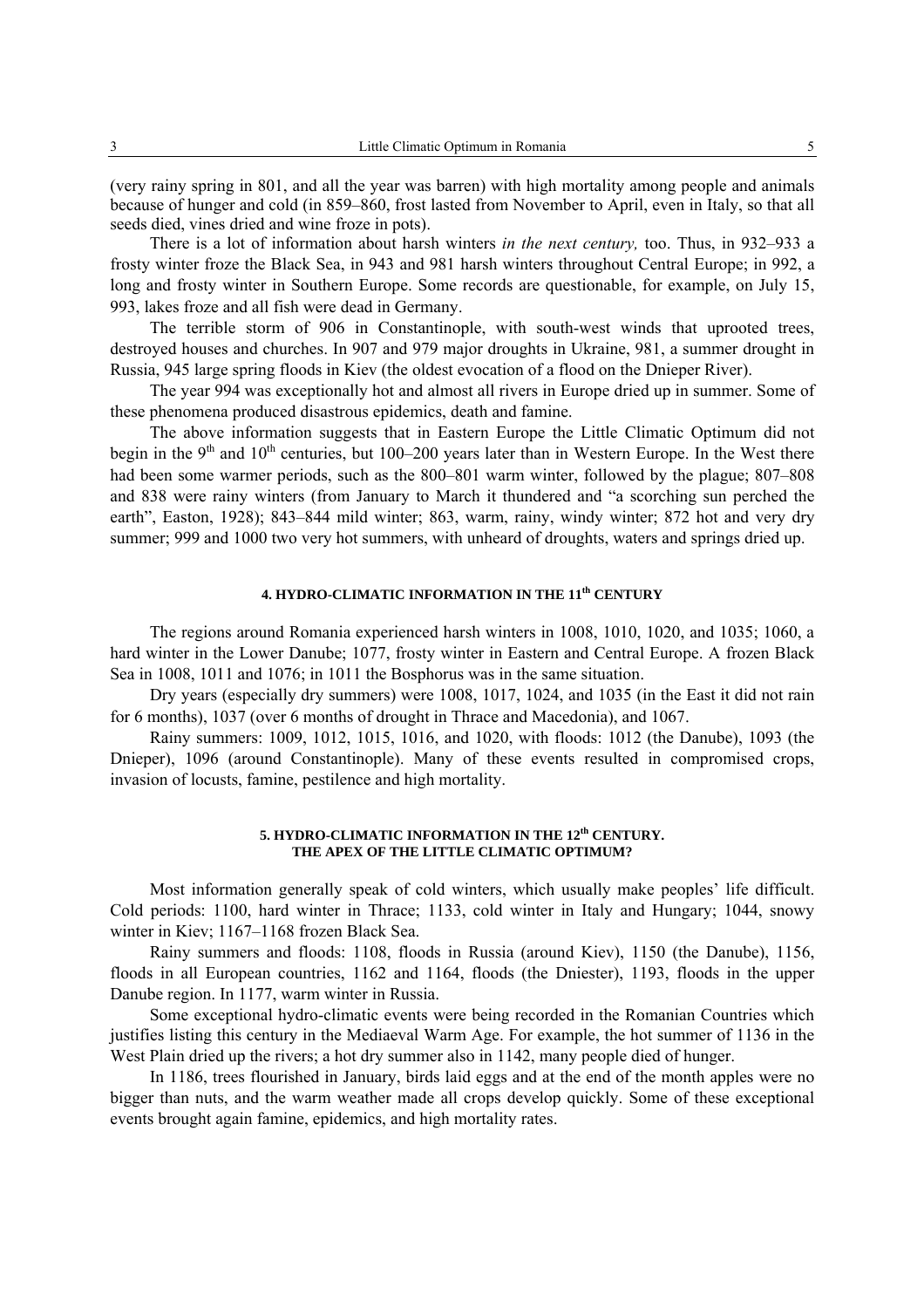### **6. SPECIAL EVENTS IN THE 13th CENTURY**

Some remarkable events were recorded on the territory of the Romanian Countries and associating them with information on the surrounding countries gives a clearer profile of the climate at that time.

– 1209–1210, a terrible winter throughout the Balkans, the Black Sea was frozen.

– 1216 a rough winter in Italy, the Po River froze, so did the wine in cellars; the weather was frosty also in the east, followed by a rainy summer with epidemics, poor harvests, and famine.

– 1223–1224, Russia experienced an unprecedented drought, forests and swamps burned "we all went across a dried Dnieper" (Russian Chronicle, quoted by Mihăilescu 2004). After two years of droughty weather, rainfall made all crops rot in the fields and famine raged throughout Russia.

– 1225–1226, on December 6, pastures flourished in Transylvania.

– 1232, the Bosphorus froze, and the summer was rainy: in July–August, the Danube overflew. A hard winter, the wine froze in cellars; a frozen Black Sea and Adriatic Sea in 1234.

– 1234–1235, rainy summer with floods in the Danube basin; 1236, harsh winter across Western and Central Europe, frozen rivers, "Our old Danube River froze to the bottom" (Hepites quoted by Topor 1964), there followed five months of drought in the warm season.

– Winter 1241–1242, much snowfall, terribly cold at Christmas time, the Danube was frozen, and cold spread to southern Europe, in Italy the Po froze. Famine caused by poor harvest and augmented by terrible Tatar plunder was followed by a great epidemic, probably the plague, which made many victims. Famine and plague lasted until 1245, with repercussions in Transylvania and south of the Carpathians, "Cumania" (Wallachia) "remained almost depopulated" (Cernovodeanu, Binder 1993).

– 1246, frosty winter in Central Europe and in Ukraine, "... many horses perished because the snow was so deep that they could not get the food under it"; in his journey to the Mongolian Empire, the papal legate Plano Caprini (1182–1252) was forced to cross the Dnieper on ice (Mihăilescu 2004). The Black Sea was frozen more than three miles off shore. In 1247, there was much snow in Kiev Principality. In 1254, the Danubian Countries experienced severe frost in January. In 1267–1268, between Christmas and Epiphany, the middle Danube sector was flooded in winter; 1270, cold winter in Central Europe (Bohemia, and Hungary), in Novgorod, the snowfall of March 25 covered many courtyards and people; 1280, big Danube floods.

– 1288–1289, trees were blooming at Christmas time, and vines blossomed in April. In that exceptional winter, children bathed in the rivers and harvesting took place two months earlier than usual (Zolnay, cited by Cernovodeanu, Binder 1993). 1298 was a very droughty year, with forest fires in southern and central Russia. In 1299 there was little rain in summer, poor yields over a vast territory in the east.

## **7. THE 14th CENTURY. THE LITTLE CLIMATIC OPTIMUM AT THE END**

Since some researchers have extended the Mediaeval Warm Period beyond 1300, we also have recorded some special events of that century.

In 1300, 1301, 1302, and 1304 winters were generally mild and short, no snow; in 1301 trees were blooming in January, summers were hot, and dry; in 1304, the Danube could be crossed on foot.

A very cold winter in 1304–1305, the Black Sea was frozen. In 1312, flooding on the Danube. Major floods in 1317 followed by a big epidemic, probably the plague, in Transylvania and Wallachia, with a steep demographic decline; the epidemic spread across Europe ("the Black Plague" from 1348 to 1350) (Cernovodeanu, Binder 1993). In 1322–1323, the Black Sea shores were frozen. 1327 was a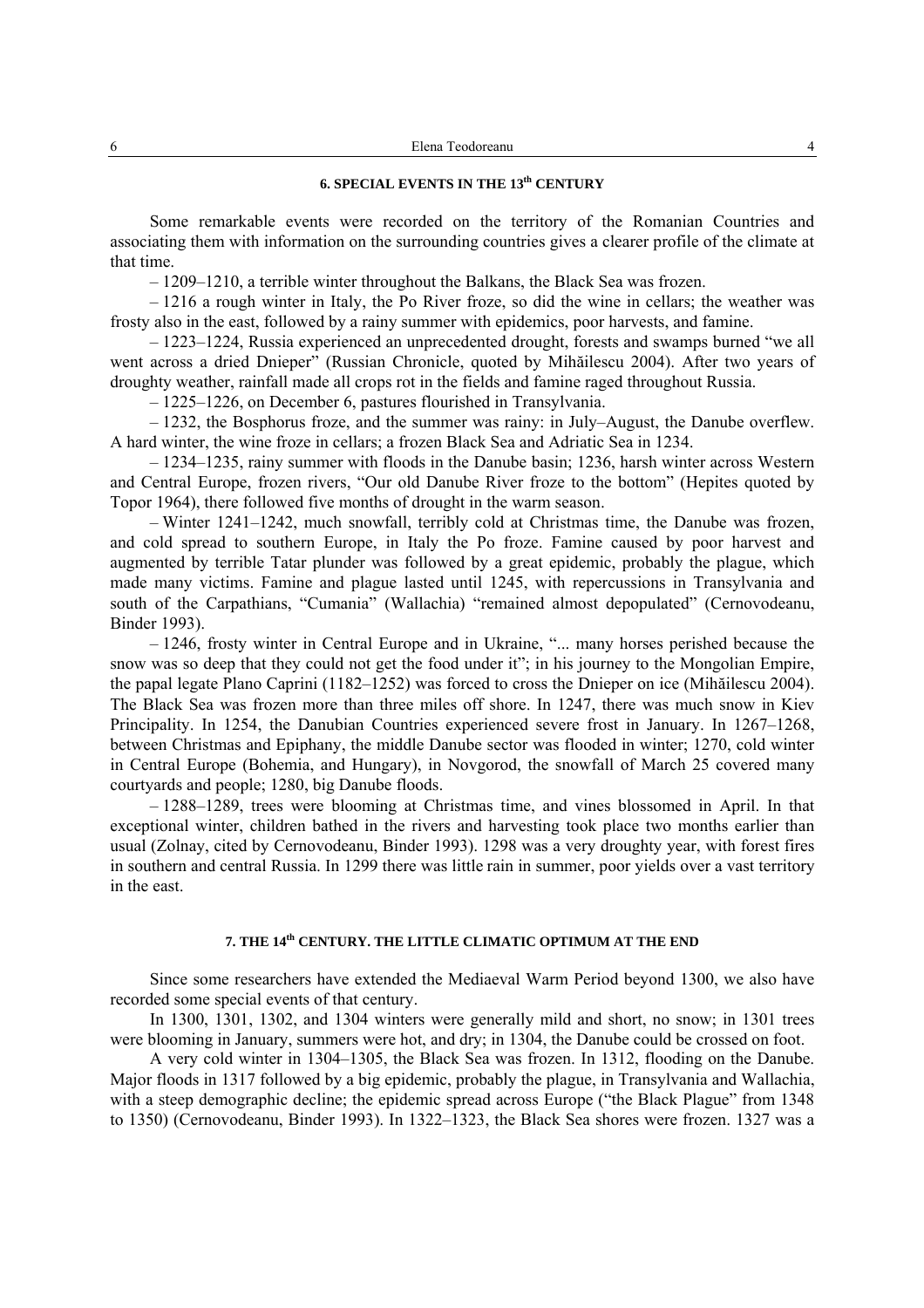mild winter year; in the West Plain trees were in flower in May, in the first August days harvesting began.

In 1330–1331 (or 1333–1334), the Arab traveller and geographer Ibn Battutah (1304–1377 ?), accompanying a Byzantine princess to Constantinople, passed through Dobrogea and described that winter as follows: "It was then in the midst of winter. I put on three coats and three pairs of pants, ... had woollen footwear, a double lined hamp pair over it and ... a third, fur-lined pair ... When I was washing my face, the water ... turned into ice and if I was shaking my beard, white frost fell from it ... I could not get on horse because of my many clothes, so my companions had to push me on horsedback" (Brătescu 1923).

1338–1340, locusts caused havoc from Bârsa Land to Lipova Land, summer rains drove them away, but still there was famine. 1341, a mild winter in Central Europe, but drought, famine and epidemics in the east. It seems that the winter of 1343 was warm, and very droughty.

1346, 1347, 1348, 1349, and 1350 maximum rainfall in summer, very cold winters, poor harvests, famine, and plague in the east.

1363, droughty, poor crops, and famine. In the West Plain, the Hungarian King Louis I of Anjou ordered his governors to go from house to house, to record the inhabitants' grain reserves and sell the surplus in the market (Cernovodeanu, Binder 1993); 1367 was a mild winter.

1370 was a rainy year, with big floods. In 1371, Russia had a mild winter, the hot and dry, droughty summer dried up rivers, lakes, and swamps; forests and peat bogs were burning.

1387 was a very hot and dry summer, in Switzerland and Central Europe it rained only 6 times from February 28 to September 19. Heat was so great that even after several hundred years, that summer is remembered as "the old hot summer" (Easton 1928). In contrast, Russia experienced big summer flooding.

In September 1396, Peter von Rez (? – 1396), a German knight participating in the battle of Nicopolis alongside King Sigismund of Hungary, wrote: "The wind was blowing and it rained heavily, and we had to cross a big water (probably the Olt) and many people drowned then. They (the local Vlachs) pulled down the bridges in front of us, we had to run all crazy through high mountains and along some bad paths, through large forests and among fierce people ... People were dying of hunger and cold... It took over seven days" (*Călători străini*, 1968).

In 1399 severe winter throughout the Danube basin. Did the Little Ice Age begin?

### **8. CONCLUSIONS**

The period spanning the  $8<sup>th</sup>-9<sup>th</sup>$  and  $13<sup>th</sup>-14<sup>th</sup>$  centuries, called the Medieval Warm Period or the Little Climatic Optimum, started probably earlier in Western Europe than in Eastern Europe. Besides, the expansion of the Vikings to Greenland and farther on to the American continent is explained in part by climate warming in North-Western Europe at that time.

Presumably, the Little Climatic Optimum in Eastern Europe had lasted for some 100 years.

Information on that period is limited and does not enable a general climatic characterization or tendency to heating or cooling either. Also, some information are too general, both in time and space: hard winter, but where? or dry year, but we do not know whether in summer or in winter? (Teodoreanu 2007, 2012)

There were numerous harsh long winters and much snow in many years, when sea and rivers would freeze; also cold or rainy summers and floods, especially in the first part of the period. However, some winters were very warm, e.g. 1186, 1288–1289, 1327, 1341. 1343, 1367, 1371 and 1387, as were summers hot and dry: 1008, 1017, 1024, 1035, 1037, 1067, 1136, 1142, 1223, 1298– 1304, 1363, and 1387.